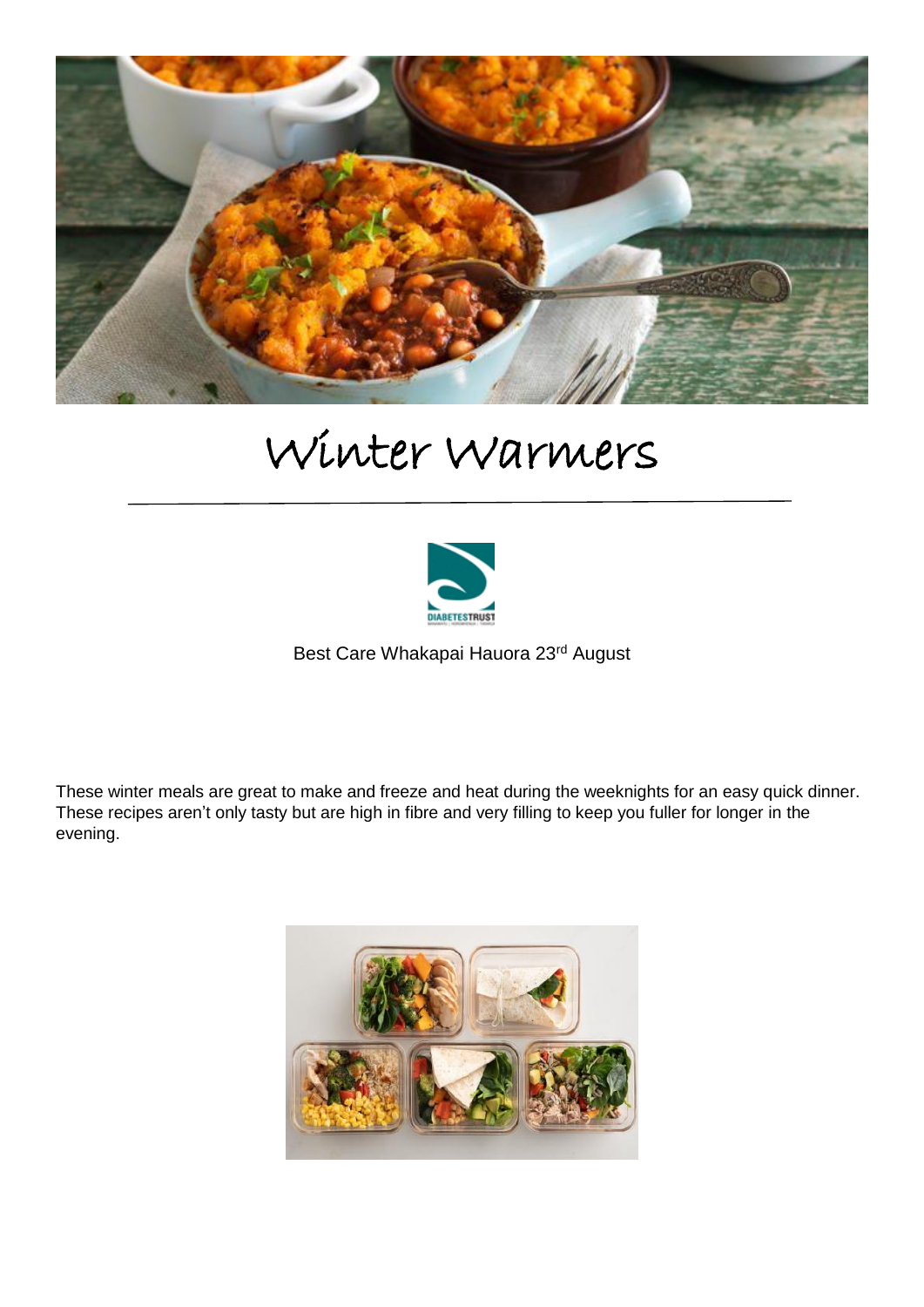

# Pumpkin and Spinach Lasagne

Serves 6 **Prep Time: 20 minutes** Cooking Time: 40 minutes **Recipe adapted from (foodinaminute.co.nz)** 

Ingredients:

- 700g Pumpkin, skin removed and cut into pieces
- 1 tsp Oil
- 1/2 tsp of Nutmeg
- Salt and Pepper
- 500g Cottage cheese
- $\bullet$  2 Eggs
- 350g Packed frozen spinach, thawed
- 400-500mL Passata sauce
- 6 Wholegrain lasagne sheets, large dried sheets
- 1 Cup Tasty cheese, grated

### Method:

- 1. Preheat oven to 180 degrees Celsius
- 2. Chop pumpkin and roast in the oven until soft and golden. When cool, mash and add nutmeg + salt and pepper.
- 3. In a colander, remove as much liquid as possible from the thawed spinach.
- 4. In a bowl mix cottage cheese, eggs and 1/2 cup of grated cheese.
- 5. Pour a small amount of Passata in the base of a lasagne dish. Top with 2 dried lasagne sheets and then evenly spread the mashed pumpkin on top. Add half of the spinach and then half of the cottage cheese mix. Top with another layer of lasagne sheets followed by Passata then the remaining spinach and cottage cheese mix. Finally top with remaining lasagne sheets and Passata sauce.
- 6. Top with grated cheese and cook for 40 minutes or until golden and the pasta is tender.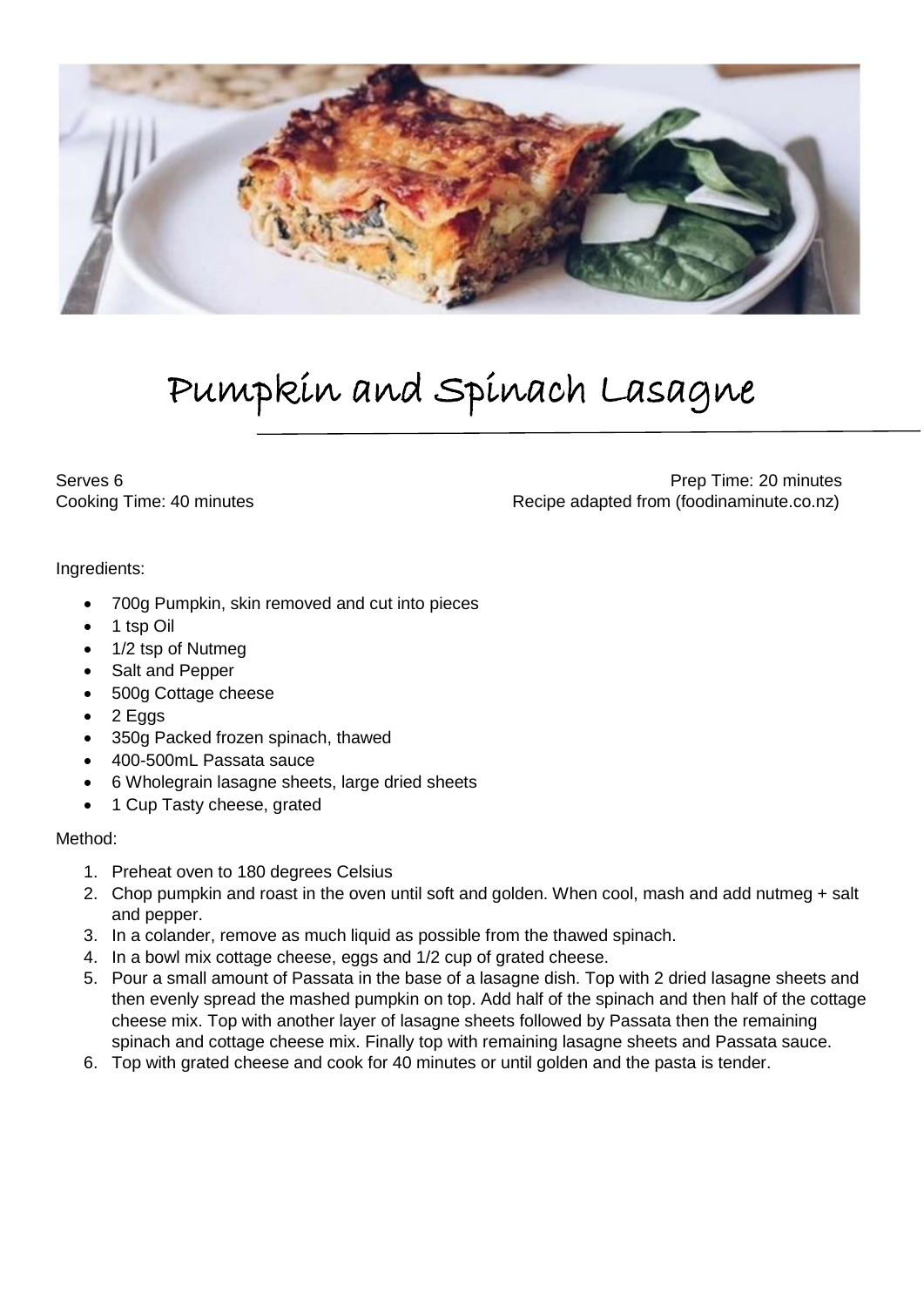![](_page_2_Picture_0.jpeg)

## Lentil Cottage Pie

Serves 4-6 Prep Time: 15 minutes Cook Time: 40 minutes

#### Ingredients:

- Extra virgin olive oil
- 1 onion, finely diced
- 2 cloves garlic, minced
- 1 carrot, peeled and finely diced or grated
- 1 TSBP dried mixed herbs
- 2 TBSP flour
- 1 x 400g tinned tomatoes
- 2 x 400g tinned lentils, drained
- 1/2 cup vegetable stock
- 2-3 large orange kumara, peeled and cut into chunks
- 25g butter
- Grated cheese to finish (Optional)

### Method:

- 1. Preheat the oven to 180-190 degrees Celsius fan bake.
- 2. In a heavy based pan, bring a generous drizzle of olive oil to a medium heat.
- 3. Once hot, sauté the onion, garlic, carrot, and dried herbs for 4-5 minutes or until the vegetables have begun to soften.
- 4. Stir the flour into vegetable mixture, then add the tinned tomatoes, lentils and vegetable stock.
- 5. Bring to a simmer, then cook for 5-10 minutes or until the liquid has reduced slightly and the sauce has thickened. Season to taste with salt and pepper.
- 6. While the lentils are cooking, boil the kumara pieces in water until tender. Test with a knife. Drain the kumara then mash with the butter.
- 7. Once the lentil sauce has reduced, place it into a pie or baking dish.
- 8. Carefully top with the mashed kumara and spread evenly over the lentils.
- 9. Bake for 30 minutes or until golden and bubbling. Leave to set for 5 minutes then serve.

Optional: Top with grated cheese before placing the pie in the oven.